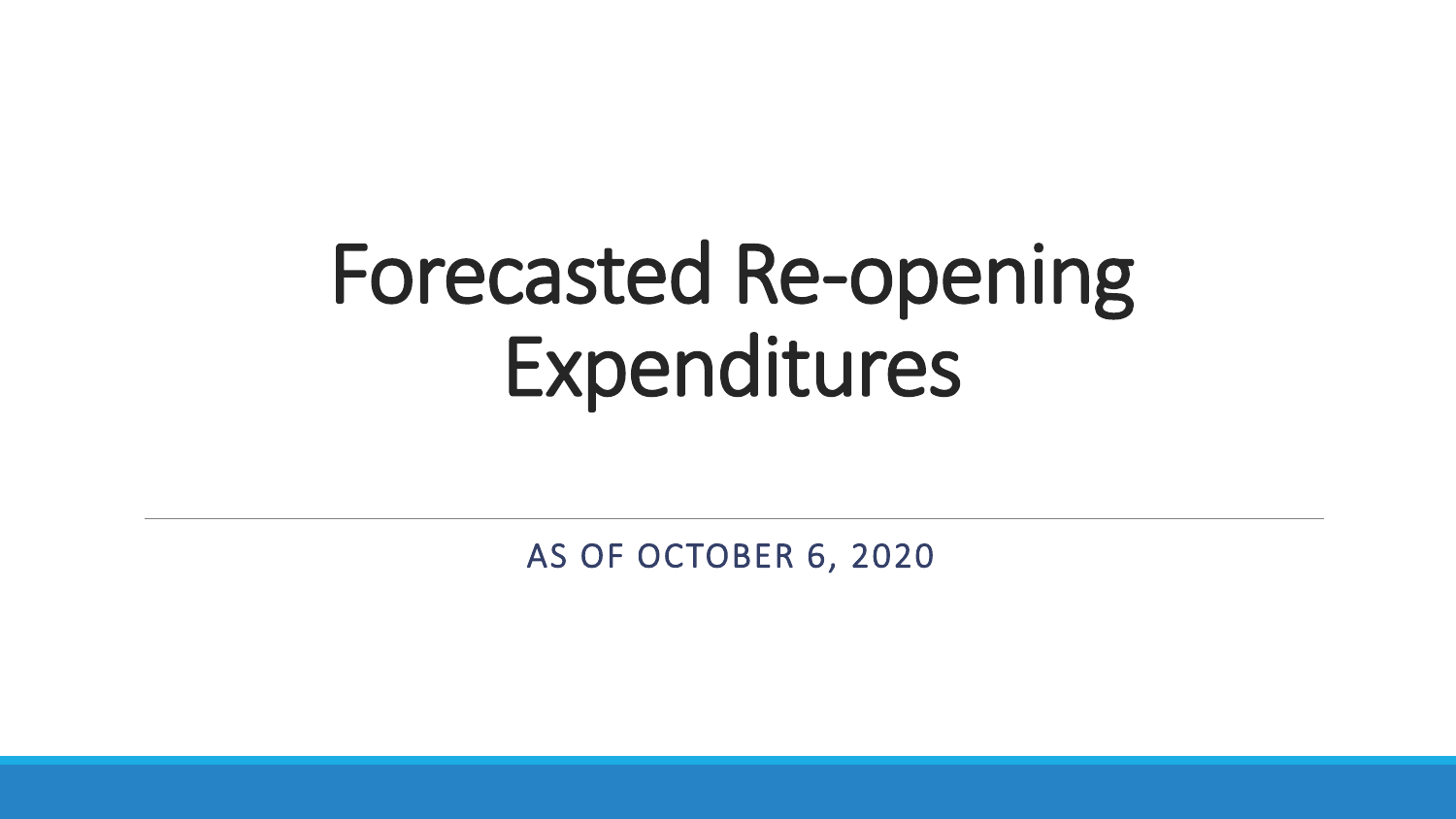### COVID 19 Re-opening Expenses

| <b>Category</b>   | <b>Operating Fund</b> | <b>Grants</b> | <b>Total</b> |
|-------------------|-----------------------|---------------|--------------|
| <b>Staffing</b>   | \$1,515,347           | \$12,497      | \$1,527,844  |
| <b>Facilities</b> | \$567,664             | \$368,160     | \$935,824    |
| <b>Technology</b> | \$187,776             | \$92,611      | \$280,387    |
| Transportation    | \$0                   | \$8,840       | \$8,840      |
| <b>Materials</b>  | \$69,047              | \$0           | \$69,047     |
| <b>Total</b>      | \$2,339,835           | \$482,108     | \$2,821,943  |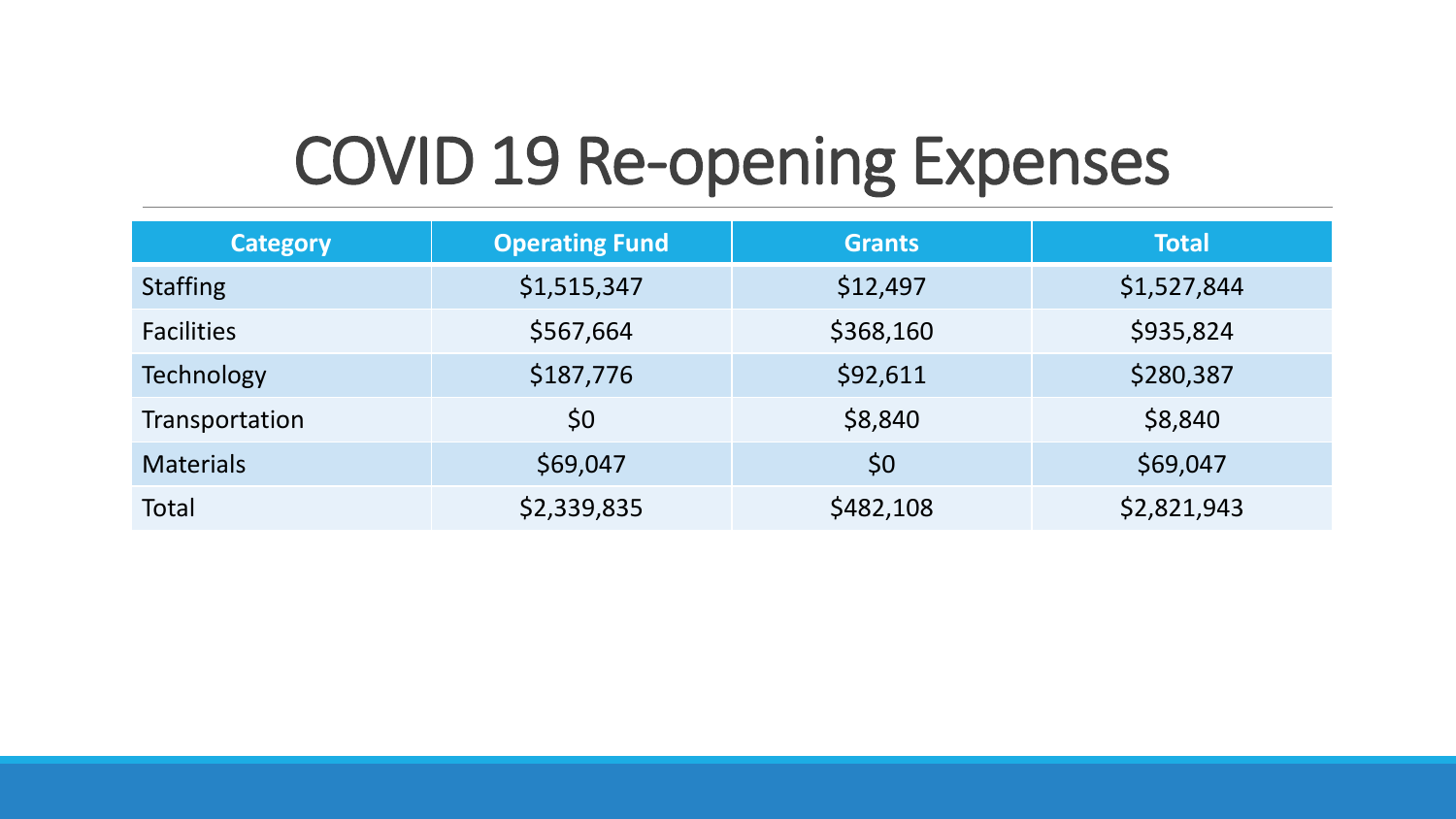#### Change in Re-opening Expenses

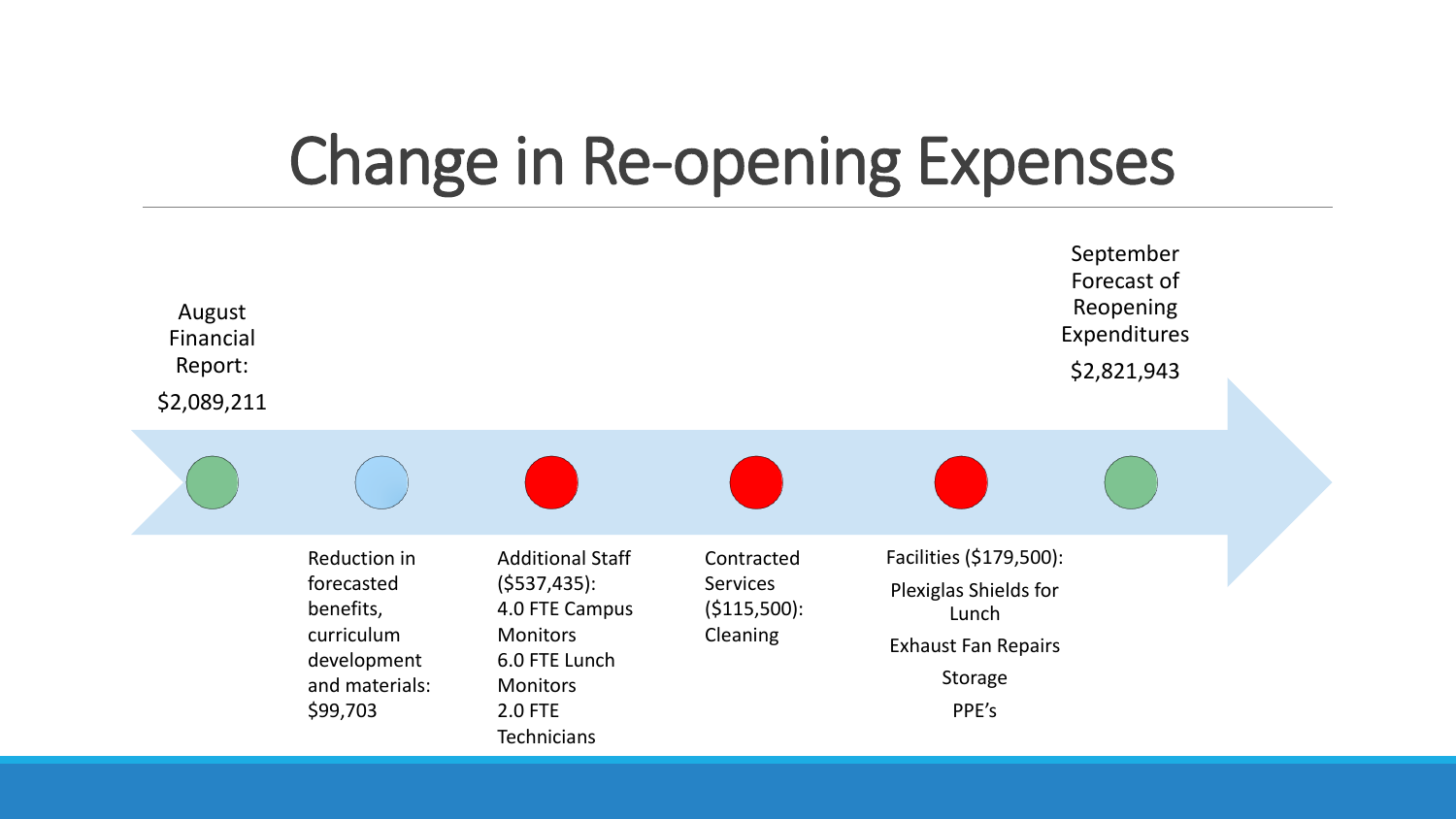## Proposed October Transfers for COVID

October Finance Committee: We will recommend the following transfers for consideration:

- 1. \$66,619 from Hindley 5<sup>th</sup> grade due to lower than anticipated enrollment to cover Hindley 3<sup>rd</sup> grade section (salary) added due to COVID.
- 2. \$9,033 from Hindley 5<sup>th</sup> grade due to lower than anticipated enrollment to cover Hindley 3<sup>rd</sup> grade section (health insurance) added due to COVID.
- 3. \$113,025 from Holmes Kindergarten due to lower than anticipated enrollment to cover Holmes 2<sup>nd</sup> grade section (salary) added due to COVID.
- 4. \$63,396 from Tokeneke Kindergarten due to lower than anticipated enrollment to cover 5<sup>th</sup> grade section (salary) added due to COVID.
- 5. \$9,033from Tokeneke Kindergarten due to lower than anticipated enrollment to cover 5<sup>th</sup> grade section (health insurance) added due to COVID.

**Total Proposed Transfers: \$260,657**